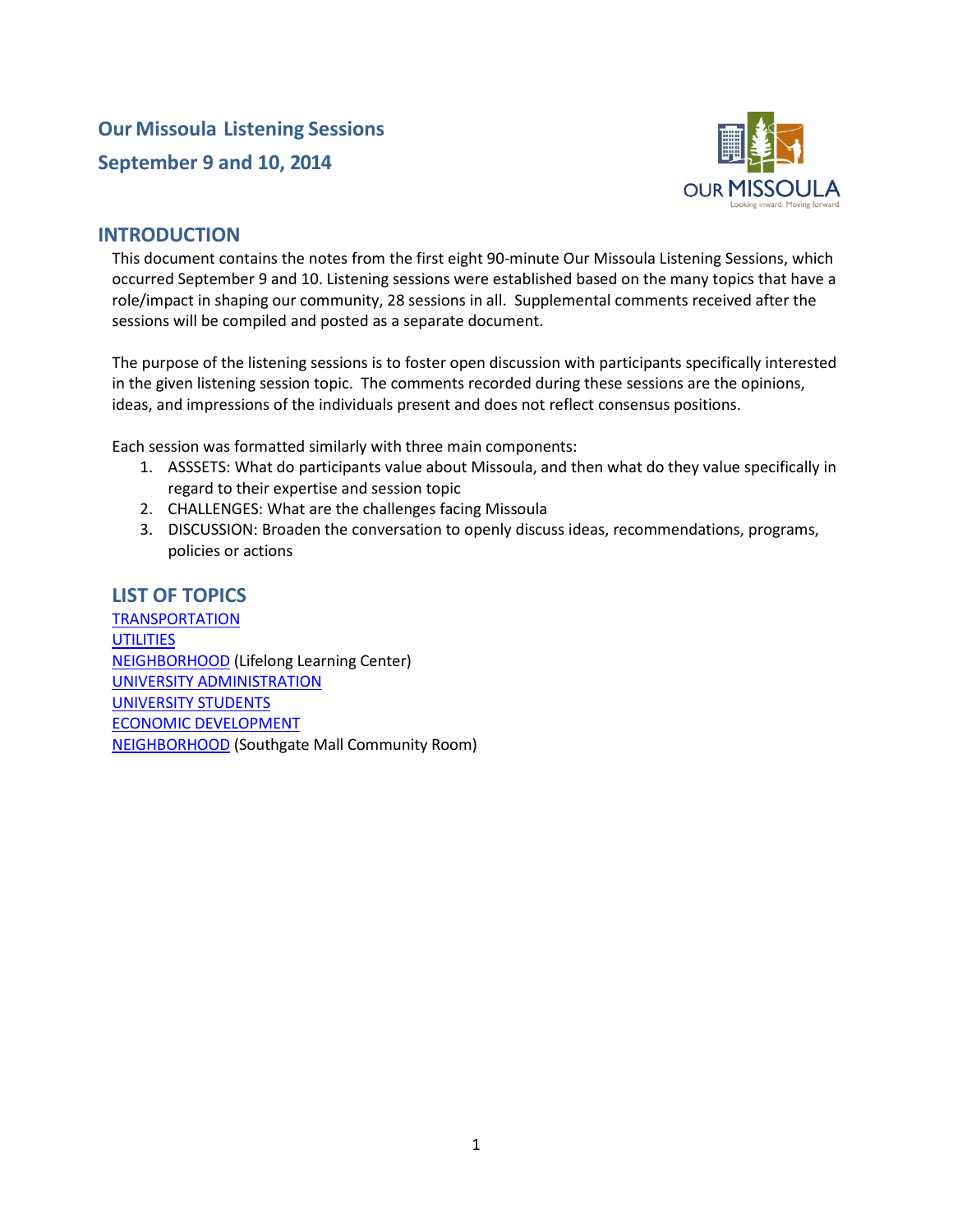## <span id="page-1-0"></span>**TRANSPORTATION [\[top\]](#page-0-0)**

#### **Key Topics**

- Bikeable community
- Walkable community
- Safe operation for walking and biking
- Enhance multi-modal coordination
- Enhance funding to support sustainable transit
- Roads
- Infrastructure influences land use
- Focusing inward; connectivity
- Alternative transportation enhancements
- Completing gaps in trail system
- Goals to reduce motor vehicle miles traveled and promote transit
- Consensus building for solutions
- Transportation funding for construction and maintenance
- Land use/transportation connection
- Revisit VMT (vehicle miles traveled) and LOS (levels of service)

#### **What do you value?**

- Diversity of transportation options
- Compact city core
- Provides variety of physical activity
- Progress has been made in alternative infrastructure
- Good interagency cooperation
- Respect of all commuters: bikes and cars
- Solutions come from inside the community
- Good community processes; overview, evaluate, and arrive at solution; Bancroft good example
- High level of community involvement
- Good support for multi-modal transportation from the business community
- Increased political awareness; elected officials favoring complete streets

- Leap frog/sprawl development
- Misunderstanding that fewer cars are bad for the economy
- Need for more roads and ways through our valley as we grow
- Increased rail use brings challenges
- Maintenance of existing infrastructure; funding
- Air quality, especially during our many inversions
- The real cost of transportation; long commutes, etc.
- High and growing user expectations
- Finding the political will to make changes; keeping bikers safe
- Winter transport; lane use for plowing and snow storage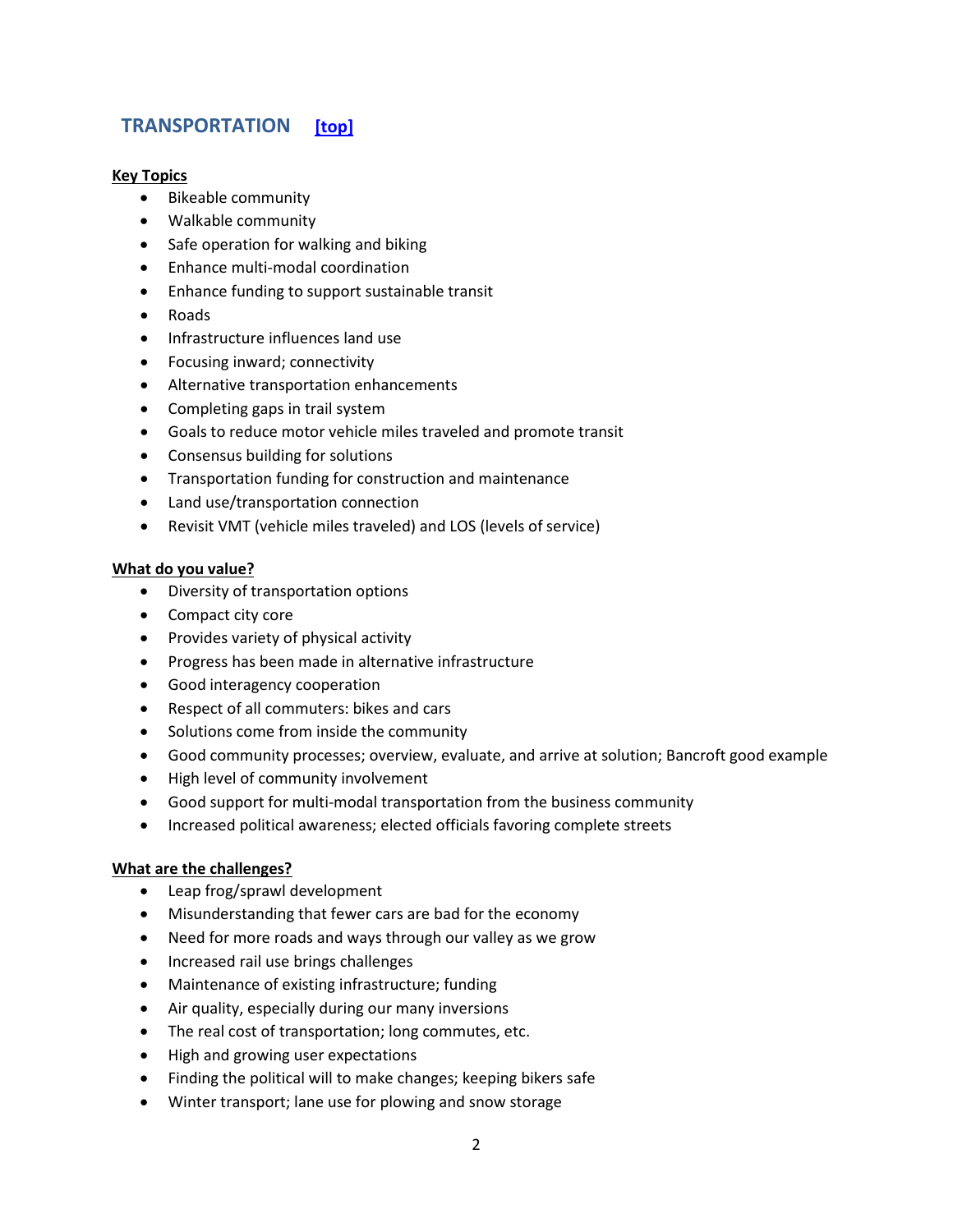- Transit not available to all parts of the community
- Shutting the door on new transportation options for the future; relying on modes used historically
- Gaps in bike lanes and sidewalks can nullify safety of the system
- Privatization of public space; distracted drivers
- System gaps in the collector network; for bikes and cars
- Neighborhoods without sidewalks
- Improper lighting; public safety issue
- Declining funding from federal level
- Cannot build ourselves out of congestion

## **Ideas, Policies, Programs, Actions, Recommendations**

- Break down problems into smaller issues; neighborhood solutions from citizens
- Define core for Focus Inward (transit)
- Consider a car share program; less costly for individuals and reduces cars on the street
- Look at 3-lane roads to reduce crashes; also revisit roundabouts; roads don't need to be bigger, just more efficient
- Reduce speed to what is conducive to an urban environment
- Develop neighborhood greenways
- Need a culture shift to embrace and engage in place making
- Conduct a community discussion of private and public parking; parking isn't really "free"
- Find solutions locally, and then look for funding resources
- Explore revenue source-forming; including gas tax
- Use our infrastructure strategically for economic development
- Address misnomer that bicyclists don't pay for facilities
- Involve citizens in decisions
- Need to find local funding for projects and diversify funding streams;
- Need to educate and reach out to all citizens
- Conduct more outreach to get people involved
- Reduce expenses by using alternative materials that have lower maintenance costs; examplecobble
- Update development code
- Develop incentives to get development where it is more conducive for transit, like along key corridors
- Develop a policy and cap on VMT with numbers and thresholds in growth policy; goal for reducing VMT; examine traffic projections more —especially assumptions for long range and large scale models
- Rethink expectations of what is a reasonable LOS to provide
- Filling gaps in bike lane system would make biking feasible to more people
- Address costs of infrastructure: if Missoula shifted to higher alternative modal splits, infrastructure upkeep would be less costly; biking infrastructure costs less
- Develop money saving solutions
- Figure out how to curb sprawl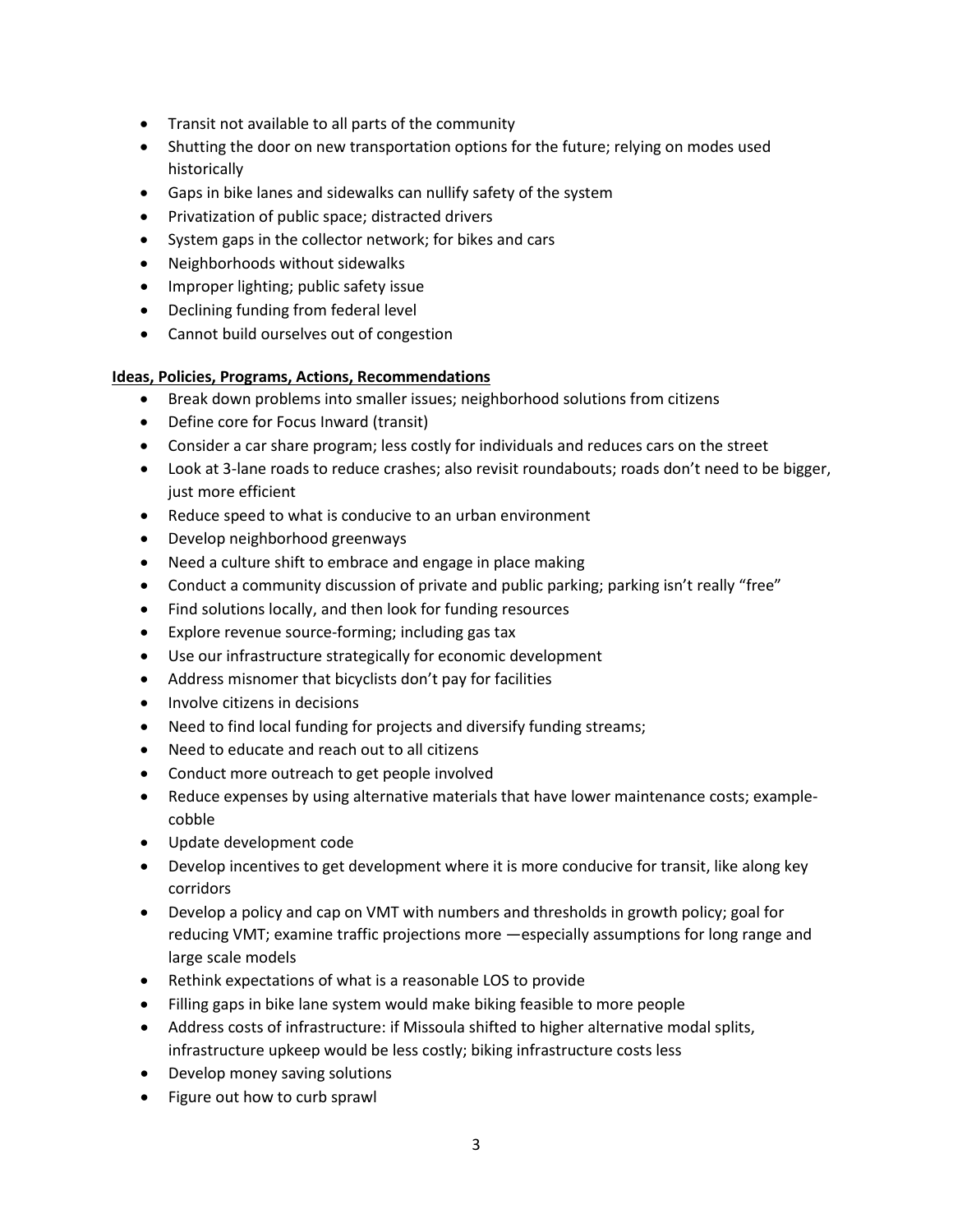• Enhance neighborhoods on outer edge with multi-dwelling units and a commercial core so people don't have to drive to the middle of town; make that a land use policy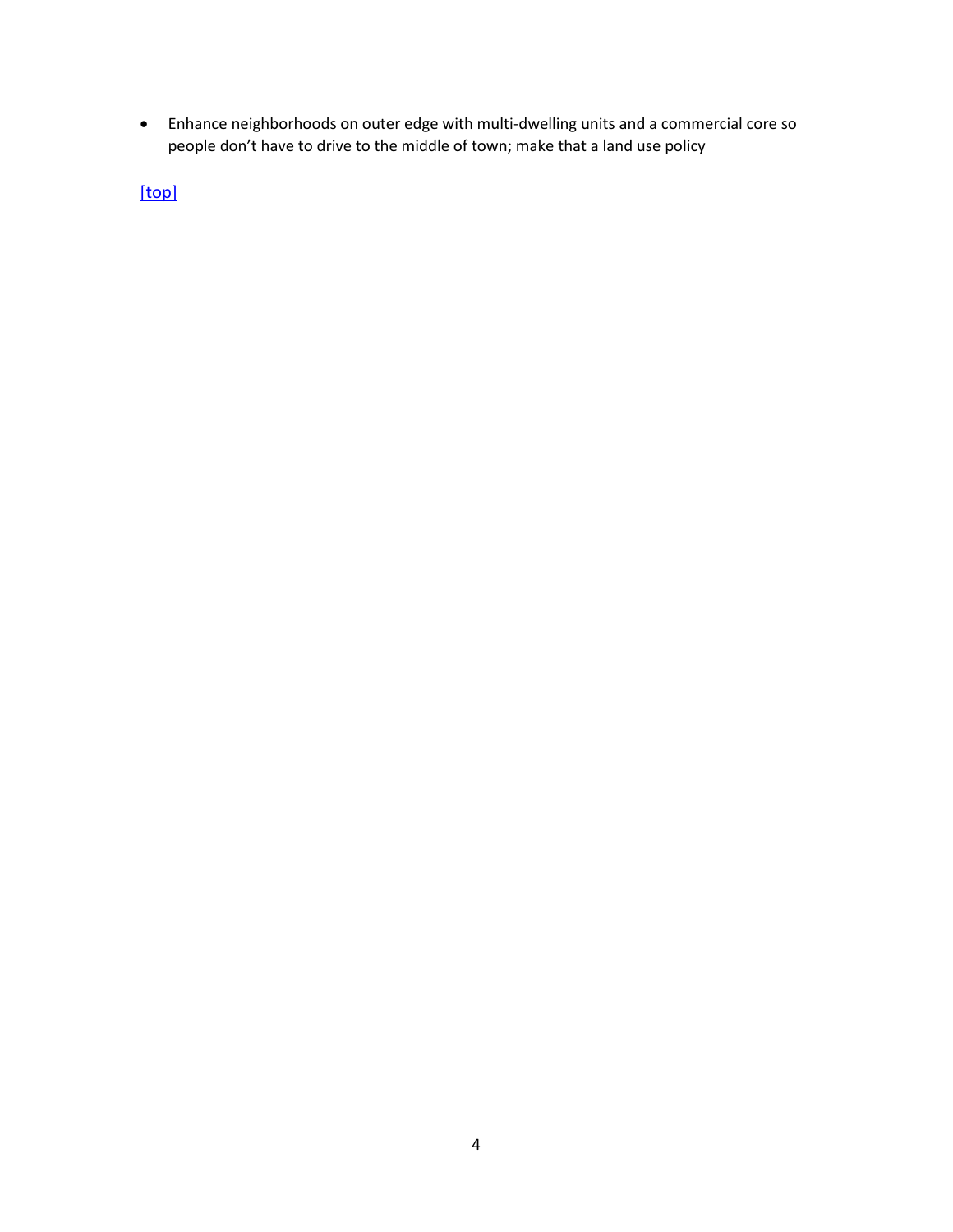# <span id="page-4-0"></span>**UTILITIES [\[top\]](#page-0-0)**

## **Key Topics**

- Coordinate infrastructure installations and coordinate between city and county
- Landfill capacity
- Shared customers (of the various utility and service providers)
- Economic development; responsibility to ensure infrastructure is available, including broadband
- Long- term utility financing and maintenance
- Future capacity of water system
- Infrastructure conflicts, especially as they relate to broadband

#### **What do you value?**

- Livability
- Friendliness
- Authenticity
- Access to recreation, trails, fishing, etc.
- Rural small town with amenities
- Trees, parks, and trails
- Water, trash, power—good utilities in place; well positioned for development
- Education side of UM; collaborations for growing new industry
- Variety of cultural amenities for a small town
- Good location amidst mountains, forests, and streams
- Good place to raise kids; library, school system, etc.
- Good climate with four pleasant but distinct seasons
- Water rights in good shape; some wells can expand in future; growth should be no issue here

- Good paying jobs-other than UM
- Natural and forced growth
- Funding sources for municipality and utilities
- Financial strain of parks, schools, etc.
- Superfund sites; in-fighting over extent and methods of cleanup; cooperation needed
- Residential development does not pay for the services it requires; need more value added development
- Floodplain; high aquifer
- Wildfires, drought, air quality
- Wastewater treatment system has 15 year capacity; DEQ close to approving expansion to add another 70 years
- Compressed natural gas (CNG) system for future
- Exempt wells could be future challenge;
- Cost of water is high for parks and other green spaces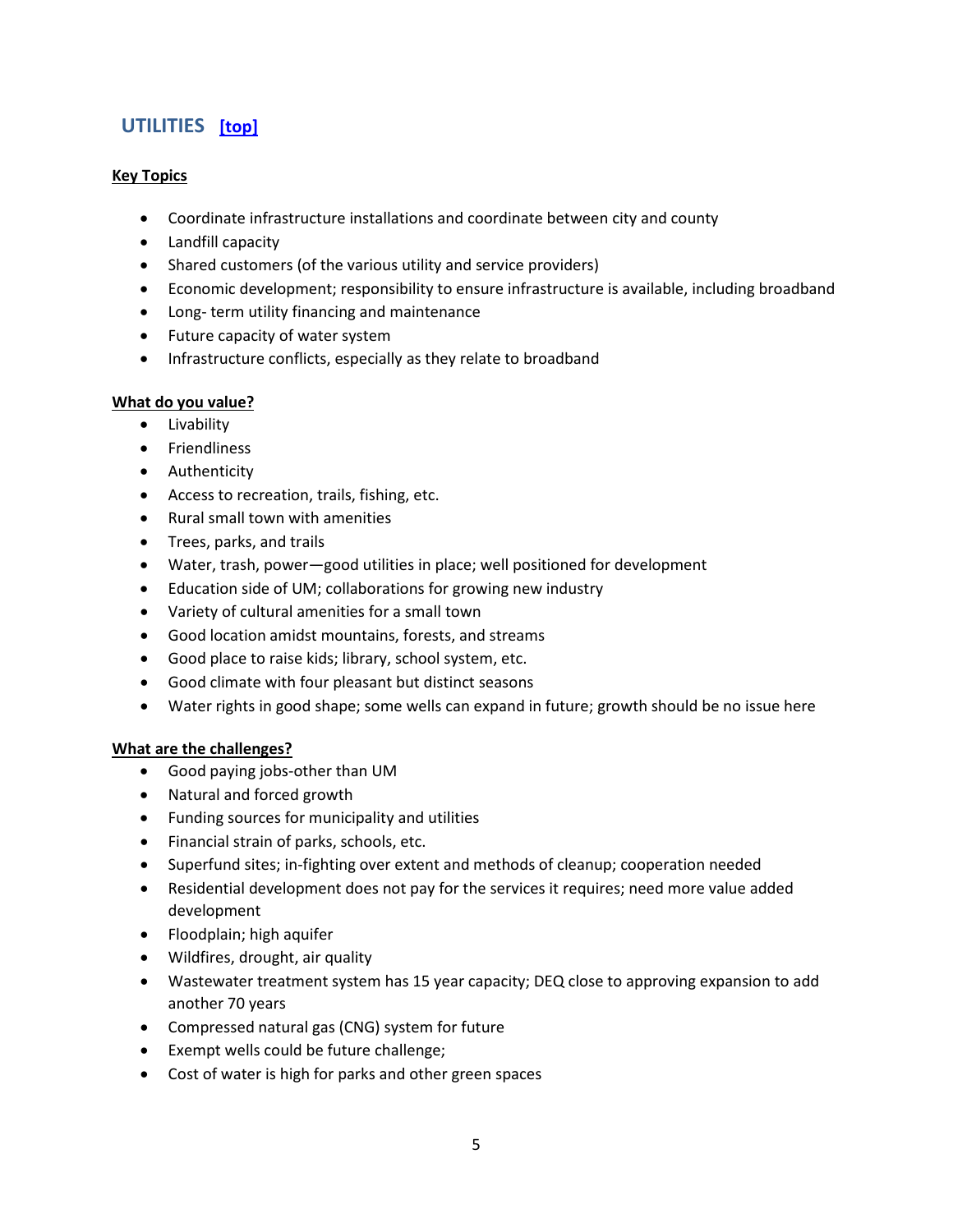#### **Focus Inward challenges**

- From the water service standpoint, it's good to spread costs; no new capital is involved because infrastructure is already in; seldom have to enlarge pipe and pressures are generally good
- For solid waste collection, density is generally good; it lowers rates, helps routing, and shortens haul trips
- Wastewater treatment is okay and can accommodate 20 years of growth at 15 to 2% annually
- Telecommunications and power have challenges with higher densities; conflicts with trees and other utilities
- Power is set up on older system; 200+ amp service needed
- Dry utilities conflict with existing systems and trees
- 1996 Telecommunications Act requires that broadband facilities be accommodated

## **Ideas, Policies, Programs, Actions, Recommendations**

- Develop better inter-departmental and inter-agency coordination; like between city and county
- Collaborate on Superfund sites; coordinate efforts among DEQ, city, county, and EPA
- Need better financing; DEQ is understaffed; Brownfields programs need to be better funded and made more efficient
- Support standardized programs and processes; consider needs verses wants; who takes the risk and who gets rewarded; resources and institutional change needed to ensure fair process
- Support legislation to allow other agencies to take program lead: Example: City lead agency instead of DEQ
- Encourage agency flexibility; example: Forest Service is only using their cost estimate for bidding
- Continue to focus on economic development; more money in the community
- Develop joint trenching agreements; continue to develop broadband plan; work together to coordinate efforts
- Bring additional air service to Missoula; identify hub airport to focus on and make more flights available through that connection
- Consider what happens to old infrastructure, ie, telephone lines?
- Understand reliability of utilities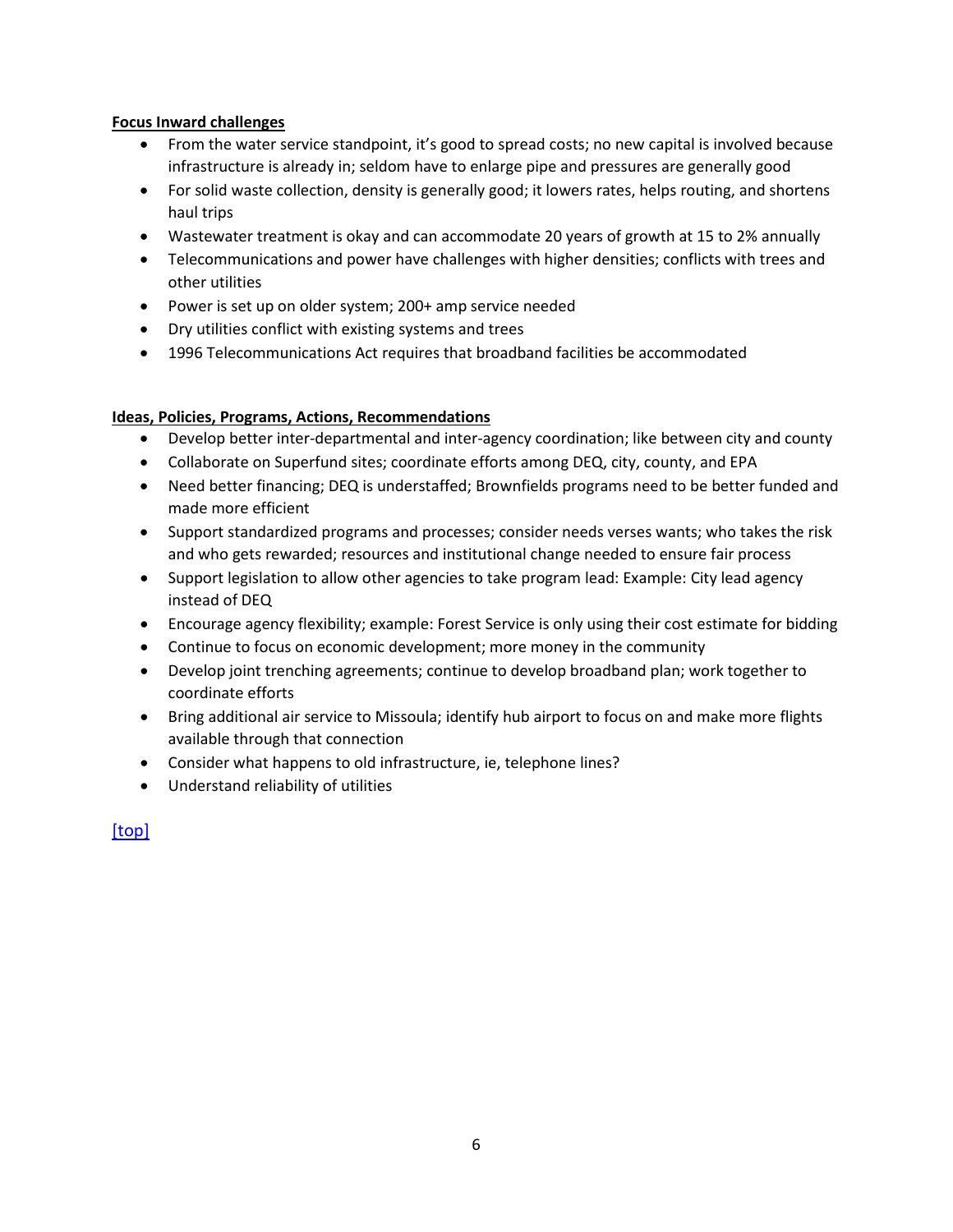## <span id="page-6-0"></span>**NEIGHBORHOOD - LIFELONG LEARNING CENTER [\[top\]](#page-0-0)**

## **Key Topics**

- General perception that the plan is inconsequential
- How useful are the plans can we change, do we change too much let the plan do its work
- Neighborhood issue Lower Rattlesnake Traffic: Van Buren and Duncan are only two ways in and out of the neighborhood

#### **What do you value?**

- Open Space in and around City; reasonably quiet
- Diversity; all different kinds of uses
- Mixed Use
- Focus Inward is a good idea
- Bike trails
- Keep Missoula exclusive

#### **What are the challenges?**

- ADU's in Rattlesnake area; will cause additional traffic and noise
- Longer trains in Rattlesnake area are causing traffic to reroute in a different direction which is putting more pressure on other streets
- Train noise
- New development is monoculture; make new development more diverse ie Low income/high density/single family etc. all together
- Appropriate density; more density is not always better; why is doing high density incentivized; incentives should be for mixed use
- Urban density is okay with urban qualities; example open space
- Irony of growth; more people is not always good; many Missoulians like not having lots of people; if we make it more attractive than more people will come and we won't be able to "get away"

#### **Ideas, Policies, Programs, Actions, Recommendations**

- Find a way to not have to stop for trains at Madison Underpass under Madison/Duncan; bad intersection; add silent crossing - four gate quad or speaker poles
- Incentivize mixed use development
- Develop an intermediate zoning that does not allow high density residential, but allows commercial too
- Share facilities to nurture new jobs; startup businesses
- Support Neighborhood Plan
- Change incentive structure for different uses;
- <span id="page-6-1"></span>• Missoula should remain weird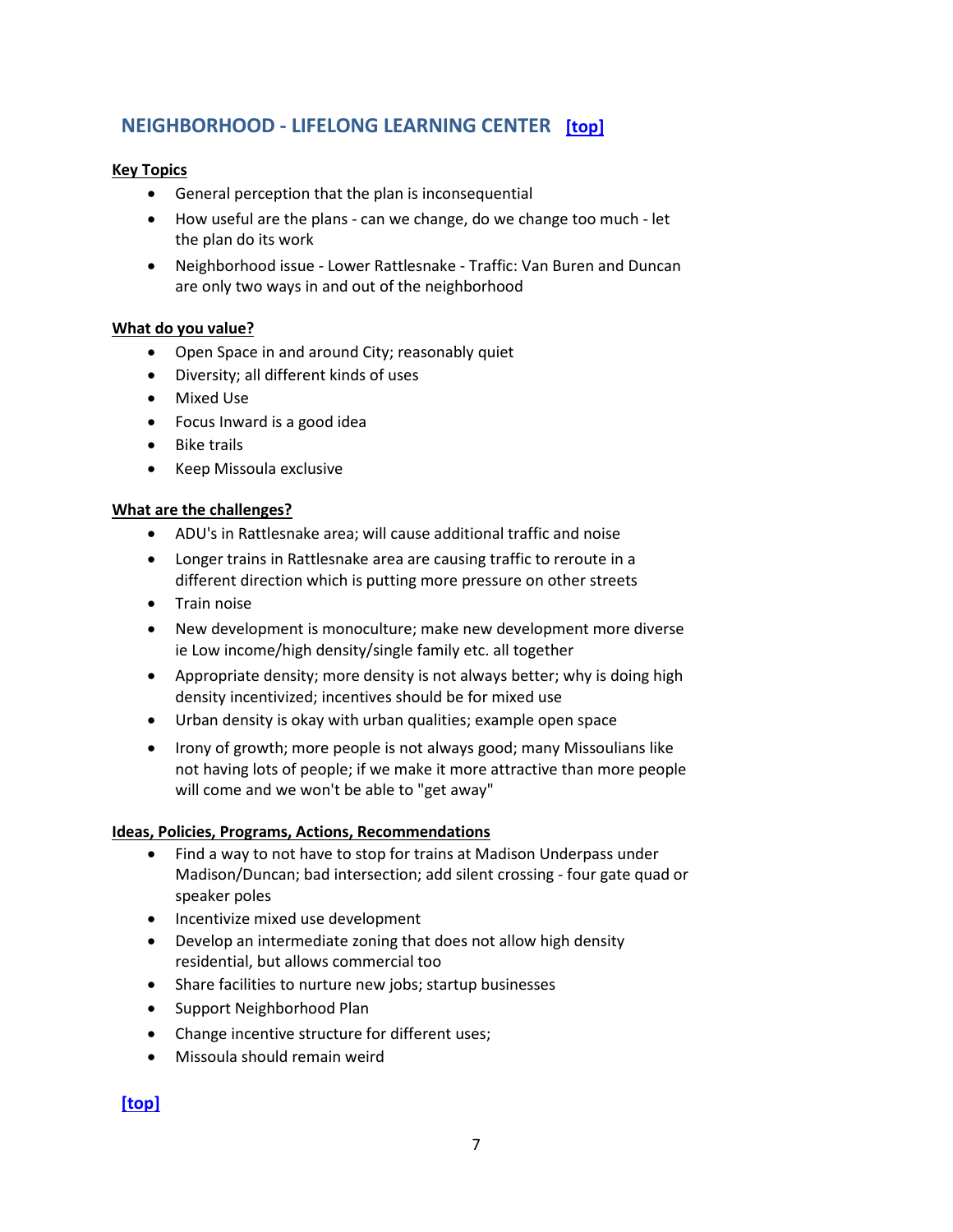## **UNIVERSITY ADMINISTRATION [\[top\]](#page-0-0)**

## **Key Topics**

- Sustainability woven into process; protection of agriculture land
- Transportation and accessibility
- Aging population and continued livability while at the same time accommodating the needs of younger people
- Broadband deployment; making technology accessible
- UM's role in economic development
- Community design; maintaining an attractive and welcoming community
- Cultural diversity
- Status as a college town
- Community and student health
- Safety and wellness; concern regarding the public's perception of student conduct
- Housing; residential/student life; community growth patterns
- Public safety
- Preserve and enhance river corridor
- City infrastructure; transportation
- Listening; on the part of the University and community
- Economic health of the community (a more vibrant economy is better able to support the University and its functions)

#### **What do you value?**

- Vibrancy; it's an active and energetic community
- Surroundings; mountains and open spaces
- Friendly community
- Accessibility (physical) and interaction between UM and larger community
- Hillside open space
- People and the UM community
- Vibrant downtown
- Safety; feel safe in Missoula
- Active downtown and city as a whole
- Creativity of the local populace in problem solving and getting things done
- Quality and variety of recreational opportunities in town
- River; water quality and activities associated with it
- Trail system
- Caring populace that is active in the community; value and serve the public interest; educated and informed, which leads to quality participation (bringing good ideas to the table)
- Public school system
- Innovative populace; trail blazers
- Students who are active in the community
- Student involvement and participation in UM and community life
- Variety of cultural activities; youth and adult sports
- Diversity in the community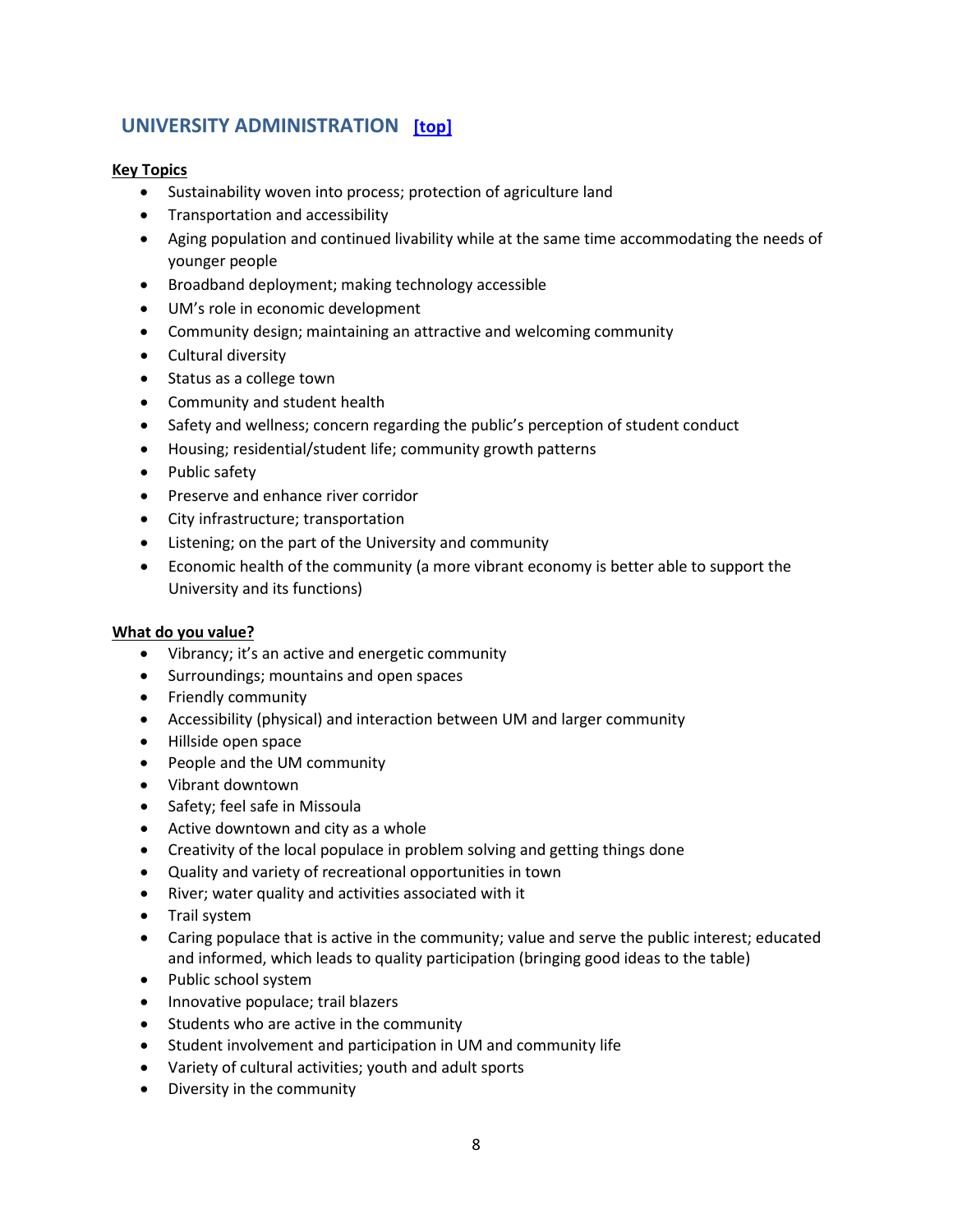- Mutual openness of UM and community with all activities
- Genuineness of caring in the community
- MonTEC; incubating small businesses
- Griz athletics; success on the field, instill community pride; economic contribution to community

## **What are the challenges?**

- Missoula's economic dependence on UM
- University; everyone working together
- Traffic; community accessibility; southwest end of the City has poor connections
- Maintain environmental qualities while planning for growth; protect vistas, preservation of prime agricultural lands, etc.
- Preserving what makes Missoula unique; avoid the monoculture
- To think about growth in a package; need population growth, consensus about how we grow, transportation/accessibility, environmental considerations
- Tax payer support; for public safety, schools, parks, etc.
- Living wages
- Sense of place; market what Missoula has to offer; access to environment
- Cost of housing; providing affordable housing
- Public safety
- Racial and ethnic diversity
- Inter-city transportation
- Remoteness: often difficult and expensive to travel out of state
- Cost of living; goods and services to sustain the community
- Equality of representation in public-private partnerships; residents are not consulted nor involved
- To prepare for an aging population

## **Ideas, Policies, Programs, Actions, Recommendations**

- Support free fare public transportation; consider partnership with light rail
- Develop a River corridor plan; address beautification; intensified uses; end to end holistic plan
- Get behind efforts now underway for broadband access that will accelerate new opportunities; streamline permitting process for broadband deployment
- Collaborate among City, County, and UM on safety and sexual assault (use as model to address other issues)
- Collaborate between UM Residential Life and Saw Mill Development to address student housing needs; other public-private partnerships should be explored
- Get results on economic development by making it easier to do business in Missoula; tackle the perception of it being hard to do business in Missoula; look at other cities to see what they are doing
- Focus on what industries Missoula is going to market; focus on strengths things we are "top 5" in
- Encourage even more collaboration and better utilization of the resources at UM; great ideas and access to students to produce usable information for city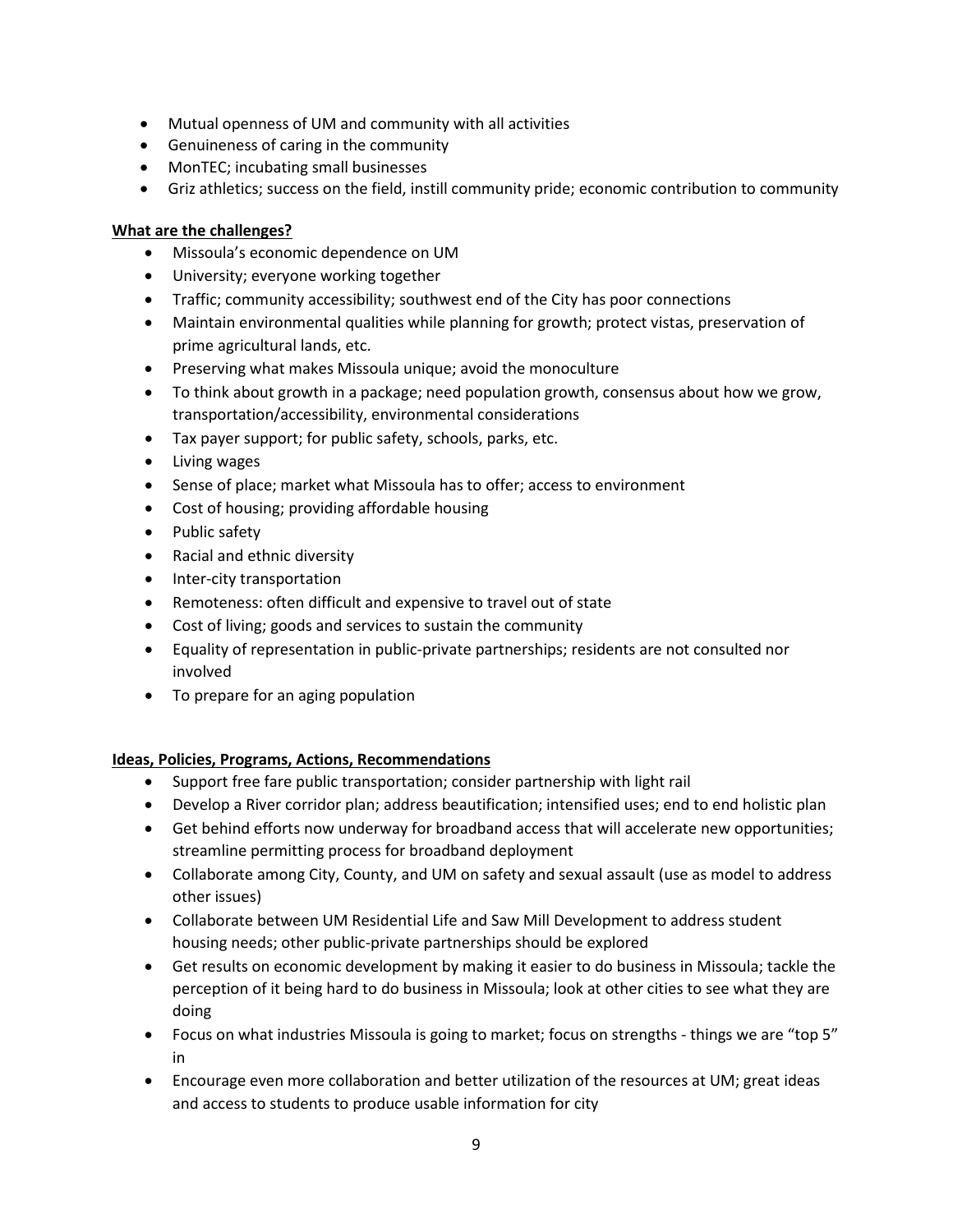- Support UM students that develop "startups" as a launch pad and resource for ideas
- Make connections between new UM building and downtown and community to promote discussion and interaction
- Allow Missoula College to be adaptable to skill needs
- Inventory community assets; all aspects of community and use in promotion
- Music Theatre is an asset, but river front venue is needed
- Function as roving Ambassadors; Missoula College of Technology adds information and collaboration
- Examine resources that go into Health Care; currently one for profit and one non-profit hospital
- More collaboration is needed with BLM and Forest Service especially for processes dealing with environment/lands
- More collaboration with state and federal government is needed to address the community's reliance on the University; understand the importance of funding in one area and how it affects others; advocate for funding of collaborative efforts and use surpluses when available
- Consider who Missoula is trying to attract in order to sustain a vibrant economy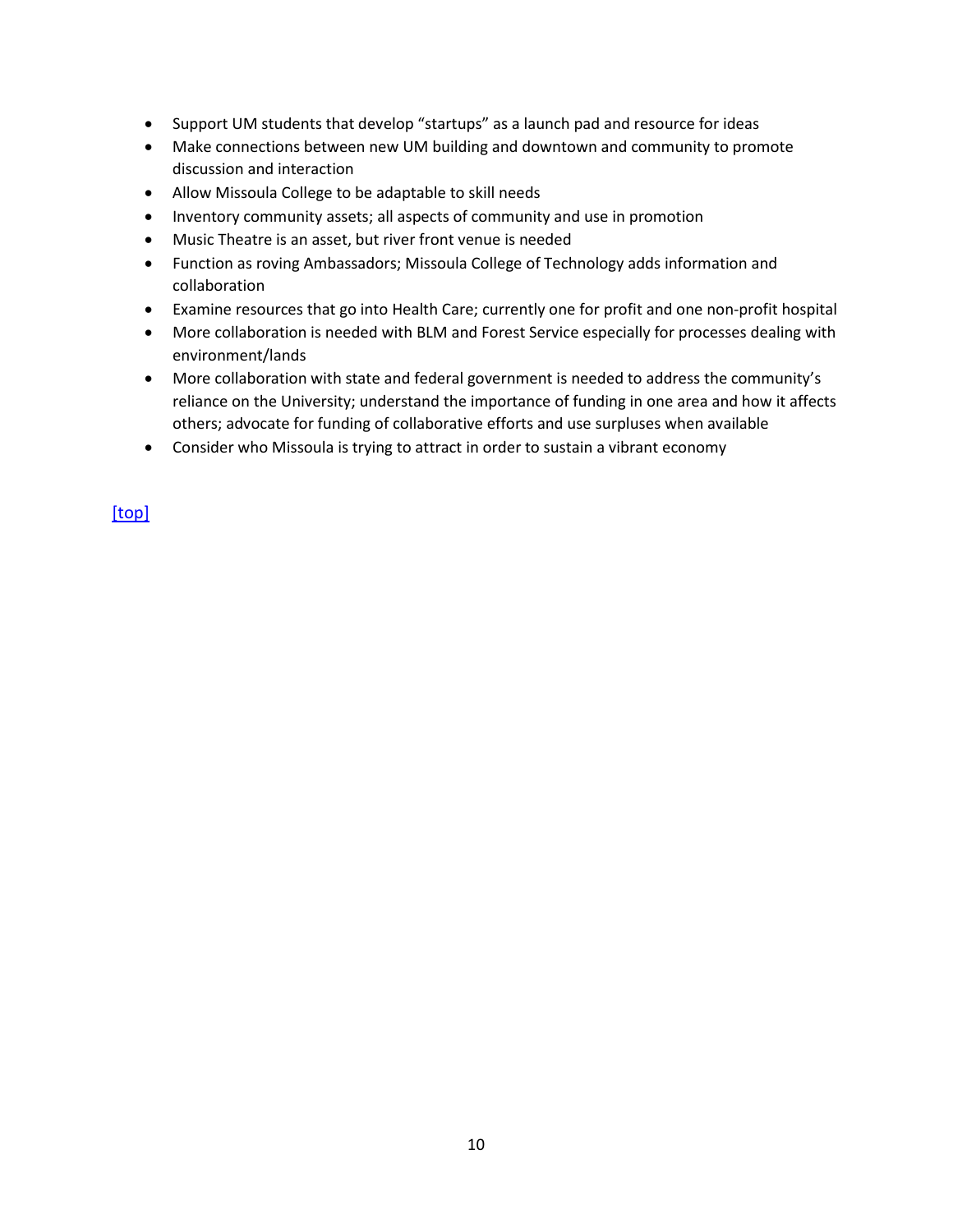## <span id="page-10-0"></span>**UNIVERSITY STUDENTS [\[top\]](#page-0-0)**

## **Key Topics**

- Engaged community
- Walkable; bike friendly; bike community; multi-modal transportation
- Avoid sprawl; sprawl is bad for tourism and funding
- Viable, dense downtown area
- Environment; water use
- Air quality due to topography; exhaust, fumes
- Local food potential for self-sufficiency
- Transportation alternatives; especially in downtown area; general issue associated with alternative transportation; gaps in bike paths; connected bike system contributes to economic health
- ADUs; student housing
- Economic development; healthy economy
- Jobs with livable wages
- Mixed use development
- Student perspective of community

#### **What do you value?**

- Open space and access to it
- Strong sense of community; proximity to nature; suburban trails
- Environmentally-conscious town
- Arts and cultural resources
- Low crime rate
- Active community with folks leading healthy lifestyles
- UM outreach and cultural events; makes UM the heart of the community; provides a wide variety of experiences
- Farmers market and other outdoor events and venues
- Being a small university, UM presents opportunities for mentoring relationships between students and professors/administrators
- Awareness of a younger community
- Access to transit

- Recycling is not convenient; limited to some apartments and businesses
- Preserving the character of Missoula; not becoming Anytown, USA
- Improving inner city parking facilities
- Continuing to support local businesses
- Preserving green/open spaces
- Avoiding urban sprawl; sustaining water resources and air quality
- Preserving access to alternative transportation
- Maintaining urban services to neighborhoods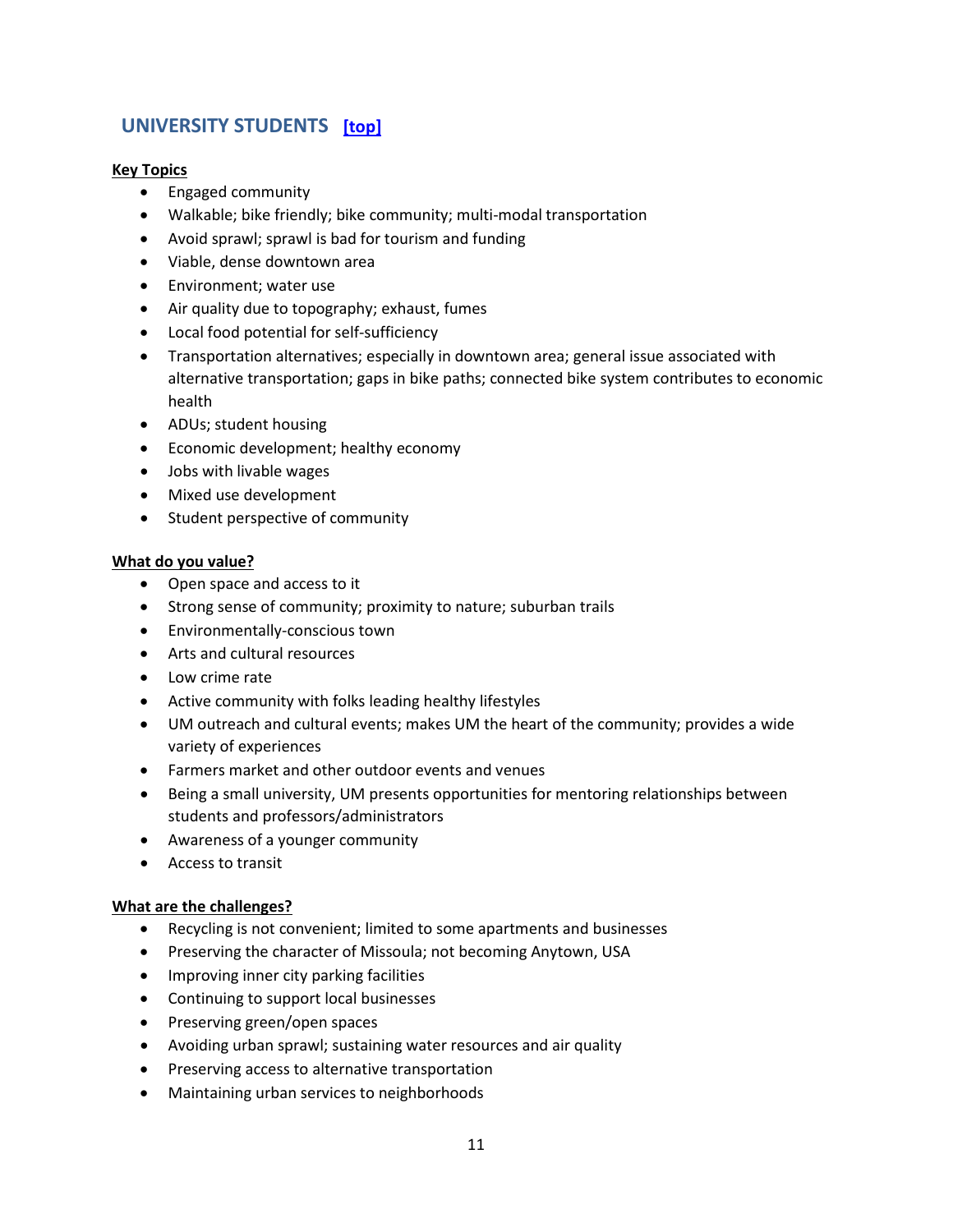- Expanding transit availability to more people, 24/7
- To maintain a vibrant community that is not so dependent on UM (declining enrollments)
- Maintaining a slower pace of development and commerce; controlling the pace of growth
- Achieving community happiness; defining what 'progress' actually is
- Adaptability to changing ideas and technology; climate adaptation and impact of climate refugees
- Keep integrity of key corridors; gateway entries; sense of arrival (N. Reserve is negative example)
- Communication; community engagement; maintaining information flow and access
- Funding facilities and services

## **Ideas, Policies, Programs, Actions, Recommendations**

- Support a community recycling plant; develop reuse alternatives for glass; need more resources and funding stream
- Encourage non-invasive recycling; looking at all costs; this recognizes community aesthetic and ethic
- Provide effective/efficient collection for recycling; curb side pick-up; consider affordability
- Incentivize reuse of all materials
- Develop disincentive for non-recyclers and polluters; pollution pricing; stick and carrot to innovate
- Create a voucher system to support local businesses; aimed at students
- Develop a system for affordable housing and rents; higher density; more realistic pricing
- Support access to suitable housing by household makeup and income; research affordability factors and how to address them (ex. Different tax rates for affordable rental property)
- Integrate community gardens into neighborhoods; regulations should require garden space in multi-dwelling residential; provide education on gardening and food preparation
- Incentivize biking and walking by the mile (Missoula in Motion)
- Support safe routes to school; buddy system
- Publicize transit routes and re-examine efficiency; more direct (express) routes needed; less transferring
- Consider developing a trolley system
- Explore developing an overhead tram between key focal points (ex. Southgate, downtown, UM)
- Explore car/bike shares; is it feasible for the city to invest
- Consider energy revolving loan funds
- Divest polluting industries; publicize when done
- Consider impacts of coal dust from RR; data on exposure needed
- Explore whether the railroad can connect to more of the region? Feasible?
- Support regional coordination and information sharing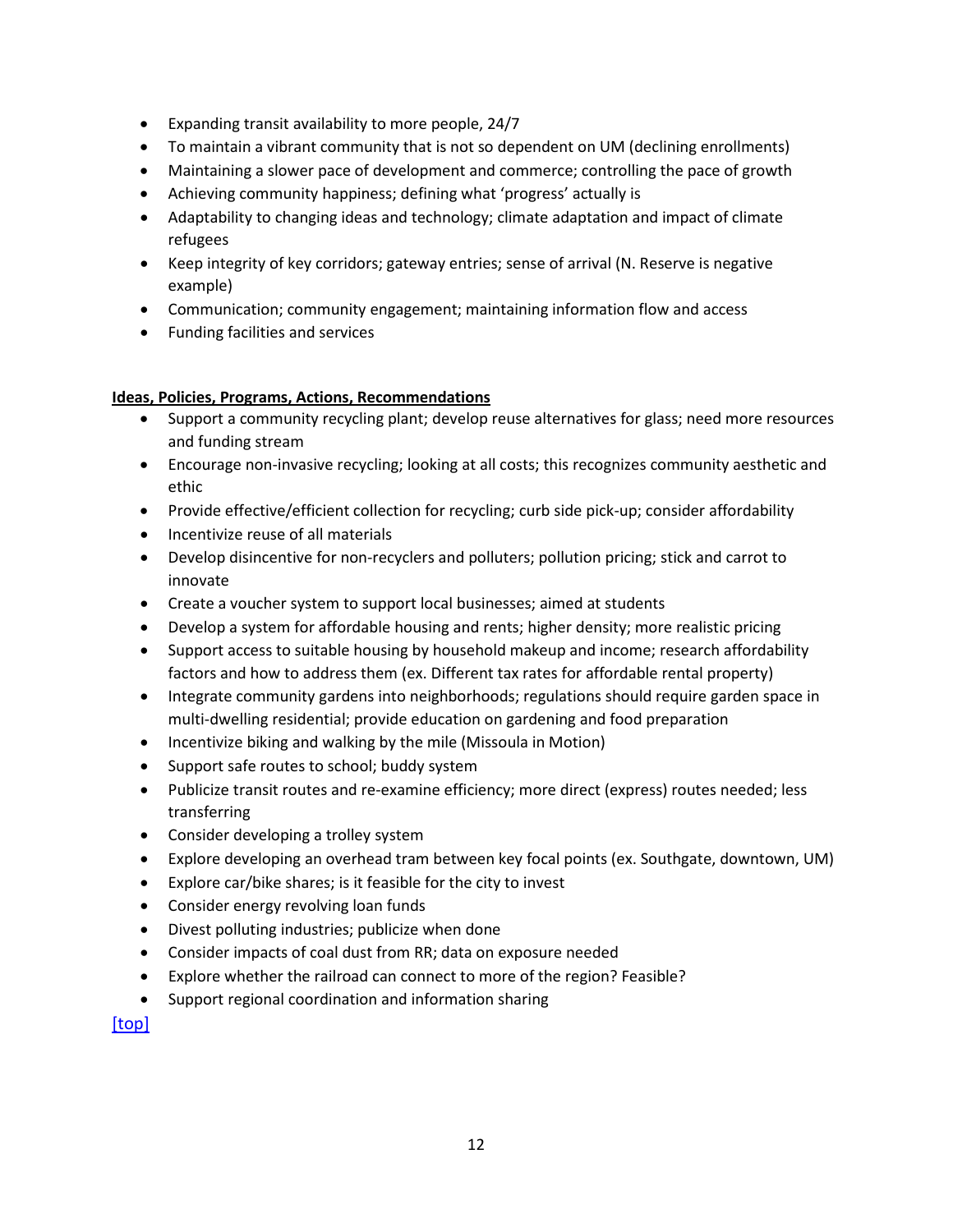# <span id="page-12-0"></span>**ECONOMIC DEVELOPMENT [\[top\]](#page-0-0)**

## **Key Topics**

- Thinking globally about implementing technology infrastructure
- Living wages; economic and environmental health
- Sustainable Missoula; no more "take, make, waste"
- Economic development generally
- Clarity of plan; consistency and predictability
- Streamlining the regulatory processes
- Where growth policy will lead; zoning or not
- Listening; promoting an environment where complex projects can work in Missoula
- Livability and the support systems to make a livable community
- Primary job growth
- Entrepreneurship

#### **What do you value?**

- Diversity; full spectrum of political thought
- Activity in downtown; events and social lifestyle
- The University and all it adds to the community
- Cultural events and diversity
- MSU-UM partnerships
- Caring community
- Natural and environmentally based recreation; people in nature
- Sense of community; vibrant minds and hearts
- Workforce; well-educated and talented

- Providing living wage jobs
- Infrastructure to support job growth
- Political climate not conducive to certain blue collar jobs (manufacturing, mining, etc.); perception that this type of job growth won't be welcomed here
- Determining what the right kind of jobs are
- Finding a holistic approach to providing opportunities
- Retaining young educated people
- How to attract Fortune 500 companies; identifying incentives that create opportunity
- To diversify our industrial base; manufacturing and technology
- To replace jobs lost from the timber and manufacturing industries; to not rely solely on retail and tourism jobs (which pay lower wages)
- Try to replace these lost manufacturing jobs within the city; metal injection, parts machining, high tech manufacturing; allow zoning variety of urban compatible industrial uses
- People cannot afford to go back to college for additional training
- People can't find a job so they start a business; not enough startups for the kids coming out of the university system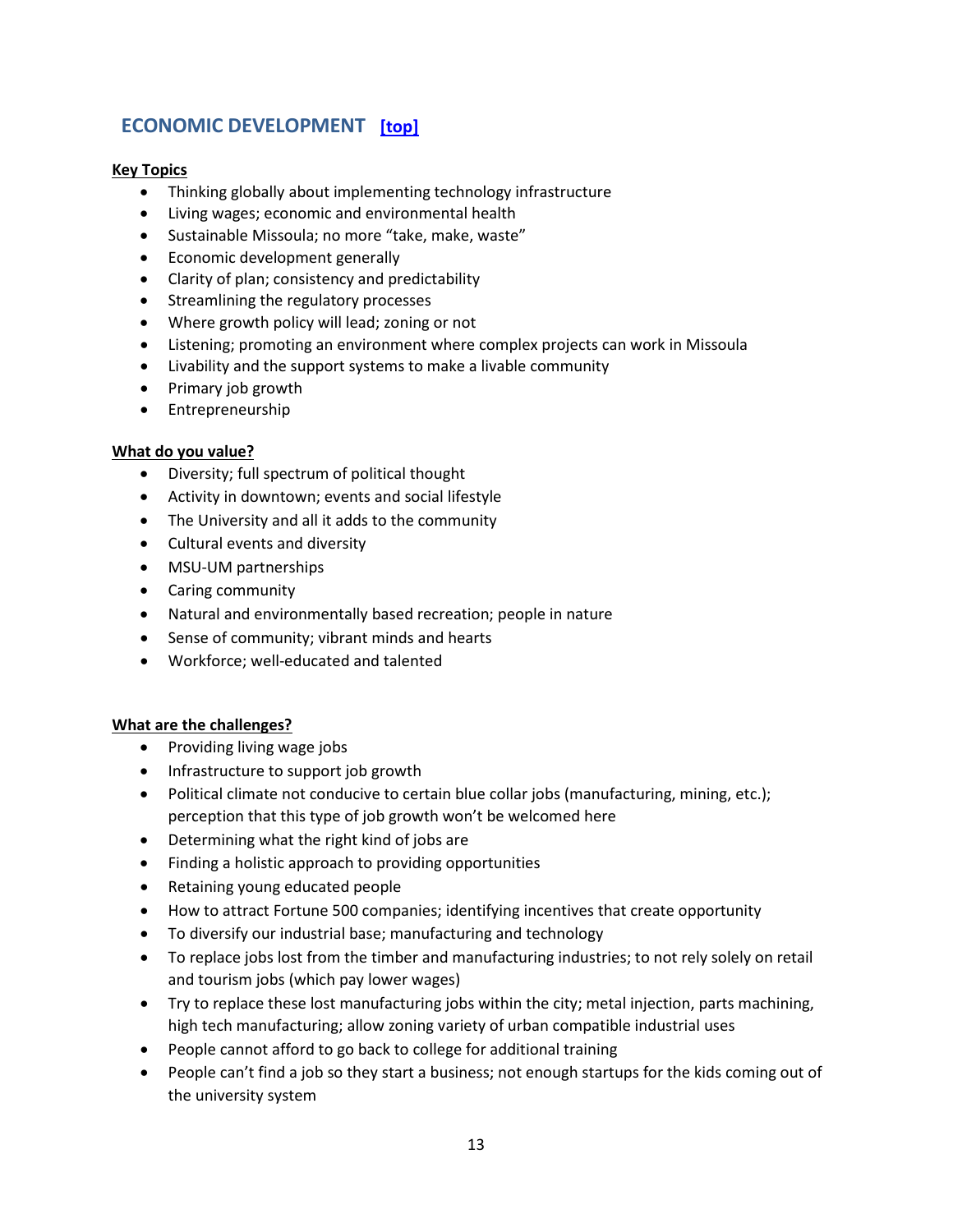- To build larger, high-value successful companies
- Availability of capital and good business plans
- Venture capital sources; need millionaires to lead and fund for long term
- Understanding economic development; connecting the dots
- How do we as a community watch for the new trends and implement them?
- Transportation system; especially air

#### **Ideas, Policies, Programs, Actions, Recommendations**

- Work with the green building industry, not against it
- Support light rail passenger service
- Collaborate among schools at all levels on what kinds of jobs we should be supporting; introduce the curricula earlier in the education process; fast and light to meet the needs of industries that are changing rapidly due to technology; conduct early conversations with kids
- Encourage legislation and leadership to cut review and permitting times by DEQ and others
- Support accelerator concepts; build resources to help others succeed; develop a policy of prioritizing the sharing of knowledge and access to that knowledge
- Connect education departments with new business; these are natural relationships University and the entrepreneurial community
- Collaborate across "silos"; support transparency of local economy; where are resources going make them accessible throughout the community
- Be forward thinking; where are the opportunities of tomorrow
- City Development Services: better than it used to be now supporting progress; they continue to do things differently and that's good!
- Overcome resentment about people making money; you can't give back if you can't make something
- Explore US government job creating program; multiplier effect of those primary jobs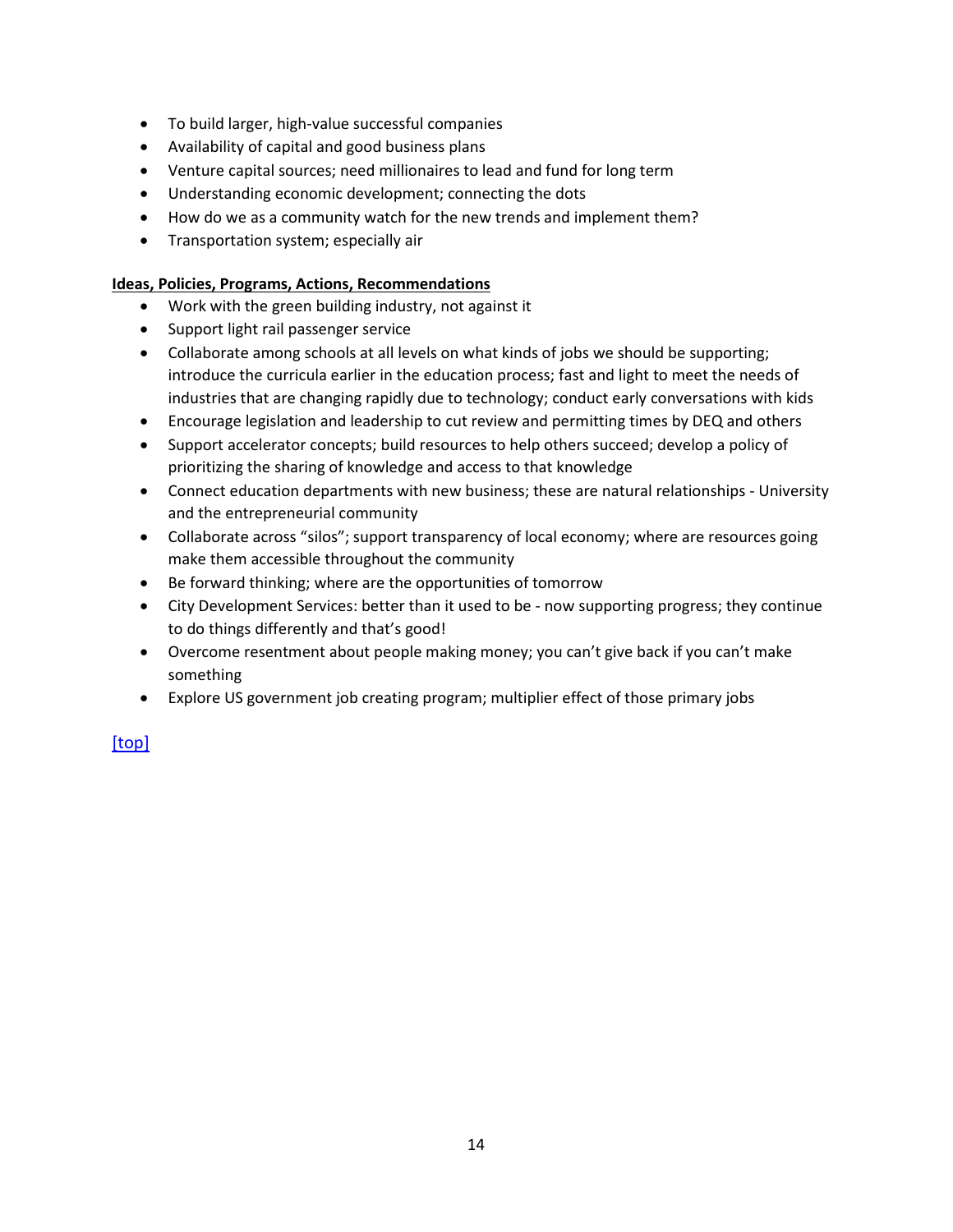## <span id="page-14-0"></span>**NEIGHBORHOOD – SOUTHGATE MALL [\[top\]](#page-0-0)**

## **Key Topics**

- Prioritization of transit modes; socialization of push vs. pull
- Livability of community; big yards and green spaces
- Keeping commercial development out of residential areas
- Support for impoverished homeless population; affordable housing
- Maintaining single-dwelling housing in Missoula
- Neighborhood communication (both within neighborhoods and among them)

#### **What do you value?**

- Home town neighborhood feel
- Open space; in and out of town
- River front; for the whole community
- Diversity of people and neighborhoods
- Community members that value Missoula
- Activities and events
- Volunteerism; people give their time to make Missoula a better place
- Welcoming community to UM student body

#### **What are the challenges?**

- Commercial development in residential neighborhoods
- Ability of City Council to [readily] change zoning (and allow commercial into residential areas)
- Low density in high density district; neighbors don't understand the zoning [that higher densities are allowed]
- Making land use rules understandable to everyone
- Accommodating population growth while maintaining neighborhood character
- Dogs running loose
- Homelessness and poverty
- Maintaining living wages commensurate with housing costs
- Increased traffic from commercial development
- Land use compatibility and neighborhood disputes
- Covenants require grass roots homeowner support over the long term which is not sustainable
- Constant cost of maintenance of existing and new streets for the City

#### **Ideas, Policies, Programs, Actions, Recommendations**

- Provide for more mental health services; State should expand Medicaid/Medicare; reinstate mental health funding; need permanent support for mental health services
- Add housing;
- If land is zoned residential, leave it residential
- Provide more education for neighborhood councils
- Evaluate current local government processes for effectiveness, communication and consistency